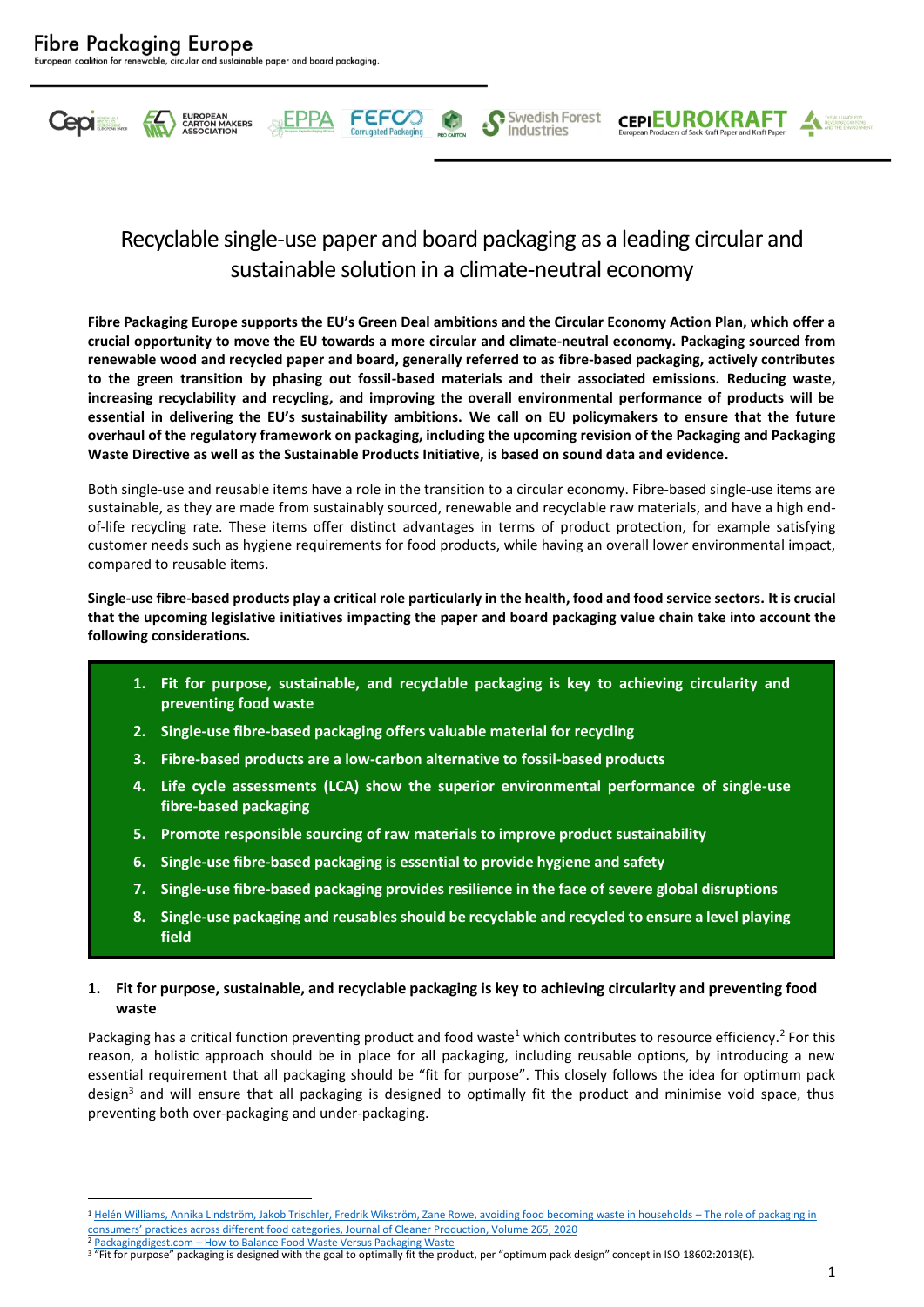Packaging designed to effectively contain and protect food across the supply chain will minimise waste of both food and packaging. Packaging generally represents only 3-3.5% of the carbon footprint of a food or beverage product,<sup>4</sup> while 80% is caused by growing and preparing the food and 7.5% by transport.<sup>5</sup> For example, paper cups account for 4% of the carbon footprint of a take-away cafe latte. Once this paper cup is recycled at the end of its life, its carbon footprint is even smaller, further decreasing by 64%.<sup>6</sup>

# **2. Single-use fibre-based packaging offers valuable material for recycling**

Paper and board packaging has the highest recycling rate in the EU, at 82%.<sup>7</sup> The paper industry in Europe has already developed a fibre collection and recycling system which allows valuable material to remain in the economy, and wellestablished market for secondary raw materials using recycled fibres to produce new packaging. In 2020 in Europe (EU27, UK, Norway and Switzerland), 49.6 million tonnes of paper for recycling were used to make new paper and board products out of 56.1 million collected.<sup>8</sup> In contrast, reusable packaging is often harder to recycle and lacks proper recycling systems.

# **3. Fibre-based products are a low-carbon alternative to fossil-based products**

Fibre-based products can replace fossil-based products or products with high manufacturing phase emissions, thereby avoiding carbon emissions and advancing the low-carbon economy. In fact, fibre-based solutions already present in the market could replace at least 25% of current fossil-based plastic packaging by 2025 while offering the same functionalities.<sup>9</sup> More and more innovative fibre-based products are brought to market every year, further increasing the potential for substitution. 10

# **4. Life cycle assessments (LCA) show the superior environmental performance of single-use fibre-based packaging**

Policy that aims to facilitate the transition towards a sustainable and circular economy should be based on sound data and evidence such as life cycle assessments using realistic scenarios.

- A recent LCA study conducted to ISO standards by Ramboll and peer reviewed by TÜV demonstrates that prioritising reuse is not the most sustainable choice.<sup>11</sup> Fibre-based single-use packaging used in quick service restaurants in Europe achieves a superior environmental performance compared to reusable systems used for the same purpose. The single-use system proved more environmentally friendly in several categories: climate change, fine particulate formation, fossil depletion, freshwater consumption, and terrestrial acidification. For instance, the reusable system generated 2.8 times more CO<sub>2</sub>-equivalent emissions, led to 3.4 times more fossil resource depletion, consumed 3.4 times more freshwater and generated 2.2 times more fine particulate matter compared to the fibre-based single-use system.
- A recent meta-analysis<sup>12</sup> of relevant LCA studies and other research on dairy products and non-carbonated soft drinks such as juices in the EU assessed the environmental performance of beverage cartons compared to alternative packaging options for liquid food and beverages. The meta-analysis revealed that, in terms of global warming potential (given in gram  $CO<sub>2</sub>$  equivalents per litre), on average, beverage cartons yield significantly better results (median: 83 g CO<sub>2</sub>-equivalent per litre) than PET bottles (median: 156 g CO<sub>2</sub>-equivalent per litre) and single-use glass bottles (median: 430 g CO<sub>2</sub>-equivalent per litre). Fibre-based beverage cartons perform better environmentally because of their superior packaging efficiency, transport efficiency, and use of renewable resources.
- The meta-analysis further showed that beverage cartons have a lower global warming potential than reusable glass bottles (100 g CO2eq). An additional evaluation of comparative LCA studies<sup>13</sup> also demonstrated that beverage cartons yield better environmental results than reusable glass bottles in all three reviewed studies. Altogether, research suggests that single-use fibre-based packaging has substantial environmental advantages across many uses.

<sup>4</sup> [Food Packaging Sustainability, a guide for packaging manufacturers, food processors, retailers, political bodies](https://denkstatt.eu/wp-content/uploads/2020/08/guideline_stopwastesavefood_en_220520.pdf) & NGOs, Denkstatt (2020)

<sup>5</sup> Castellani, V., Fusi, A. and Sala, S., Consumer [Footprint. Basket of Products indicator on Food, EUR 28764 EN, Publications Office of the European Union,](https://eplca.jrc.ec.europa.eu/uploads/ConsumerFootprint_BoP_Food.pdf) 

Luxembourg, 2017, ISBN 978-92-79- [73194-5, doi:10.2760/668763, JRC 107959](https://eplca.jrc.ec.europa.eu/uploads/ConsumerFootprint_BoP_Food.pdf)

<sup>&</sup>lt;sup>6</sup> [Circular Analytics, Taking a closer look at paper cups for coffee \(LCA study\), Huhtamaki](https://www.huhtamaki.com/globalassets/global/highlights/responsibility/taking-a-closer-look-at-paper-cups-for-coffee.pdf)

<sup>&</sup>lt;sup>7</sup> [Recycling rate of packaging waste by type of packaging, EU27, Eurostat \(2019\)](https://ec.europa.eu/eurostat/databrowser/view/ENV_WASPACR__custom_1717115/bookmark/table?lang=en&bookmarkId=d73804e4-e7d8-464d-9d5d-c9f1019d3fcf)

<sup>8</sup> [European Pulp & Paper Industry Key Statistics, 2020](https://www.cepi.org/wp-content/uploads/2021/07/Key-Stats-2020-FINAL.pdf)

<sup>9</sup> [Sustainable Packaging: The Role of Materials Substitution,](https://materialeconomics.com/publications/sustainable-packaging) study by Material Economics

<sup>&</sup>lt;sup>10</sup> A new role for forests and the forest sector in the EU, European Forest Institute (2015)

<sup>11</sup> EPPA, Jan 2021, "Single-Use Vs Multiple-Use: Using Science to Challenge [the Misconceptions" Executive Summary of Ramboll LCA study](https://www.eppa-eu.org/uploads/Bestanden/RAMBOLL_RAPPORT_FINALE_VERSION.pdf)

<sup>12</sup> [Supporting Evidence, Environmental performance of beverage cartons, Circular Analytics, 2020](https://www.beveragecarton.eu/wp-content/uploads/2021/03/20-011-Circular-Analytics_ACE-Full-report_2021-03-11.pdf)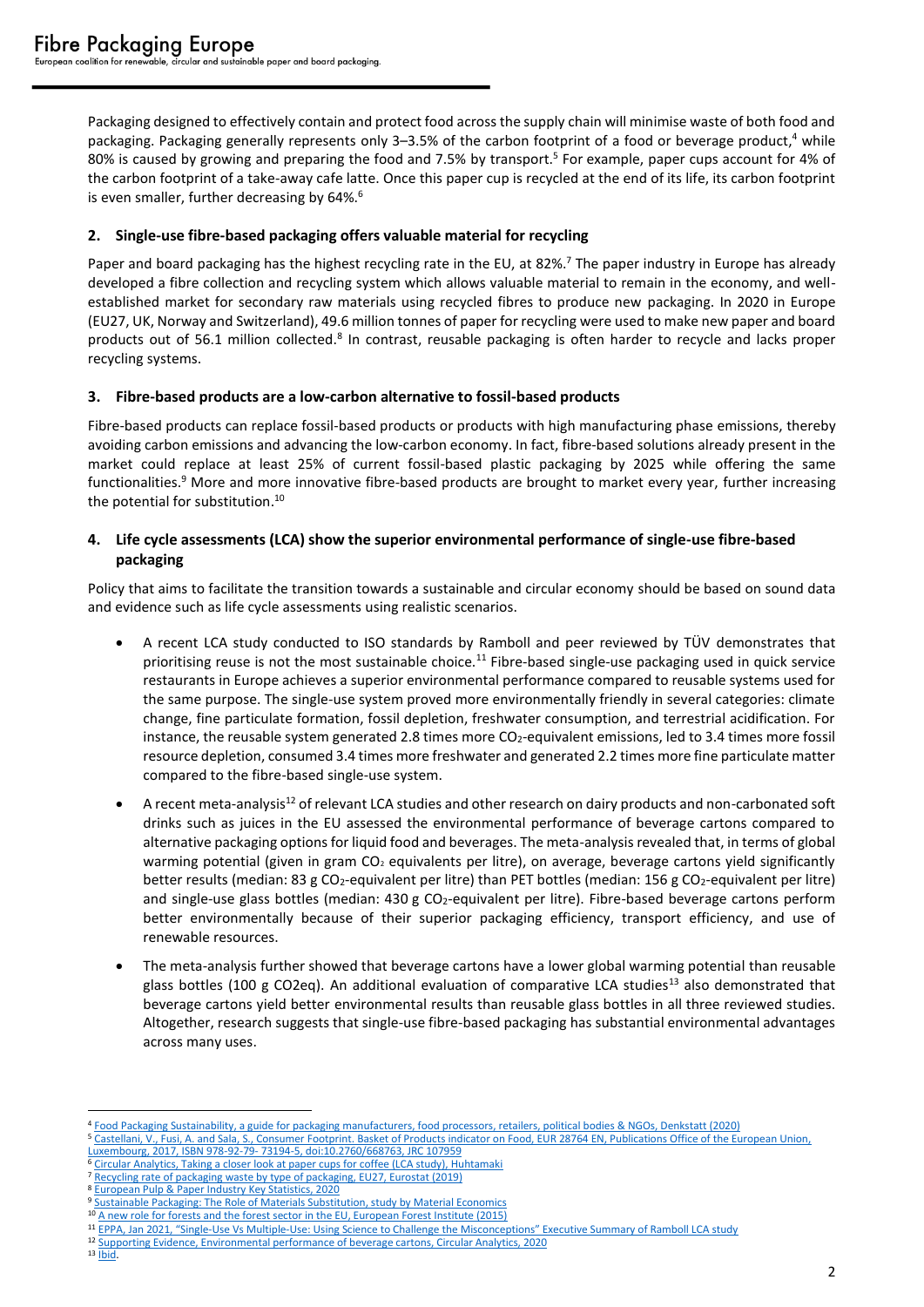Life cycle assessments show that reuse is not by default better for the environment, a presumption based on conditions that are often not met in real life. Policy should be based on scientific assessment to incentivise packaging solutions with the best environmental performance.

#### **5. Promote responsible sourcing of raw materials to improve product sustainability**

To be truly sustainable, products need to be sustainably sourced. EU legislation should therefore promote the use of sustainably sourced raw materials in products, including packaging.

The paper and board value chain is a major contributor to the EU's green transition. Fibre-based packaging originates from sustainably managed forests, guided by EU and national forest regulations, as well as market-based certification systems such as the Forest Stewardship Council (FSC) and the Programme for the Endorsement of Forest Certification (PEFC). Sustainable forest management applied in EU forests is multifunctional and aims to maintain an equilibrium between biodiversity preservation, climate protection and economic output.

Thanks to sustainable forest management, Europe can proudly claim that it currently has more forest resources than it did a century ago, with the forest area in Europe growing by 19.3 million hectares over the last 30 years.<sup>14</sup> Between 2005 and 2015, European forests grew by an area bigger than Switzerland.<sup>15</sup> Total wood harvesting in the EU accounts for less than the annual growth rate of forests, thereby actively increasing the carbon stock of our forests and helping to preserve biodiversity.

When evaluating the environmental performance of paper and board packaging, it is therefore important to highlight that it comes from sustainably managed forests. EU forests and the forest-based sector absorb around 20% of the EU's total greenhouse gas emissions per year, contributing to the EU's climate goals.<sup>16</sup>

# **6. Single-use fibre-based packaging is essential to provide hygiene and safety**

Single-use fibre-based food contact materials have proven to be essential to provide food hygiene, food safety, consumer information, and traceability requirements as set in EU legislation.

A recent study assessed the potential of cross-contamination via three different contact materials: polypropylene from reusable plastic crates; corrugated cardboard; and medium-density fibreboard (MDF) from wooden boxes.<sup>17</sup> The results clearly showed a higher risk of cross-contamination via reusable plastic crates than via single-use board or MDF.

In addition, single-use fibre-based packaging can help ensure that food stays fresh longer than if stored in reusable plastic crates, thus reducing food waste. Research carried out at the University of Bologna showed that fruit stays fresh for up to three days longer in corrugated trays compared to reusable plastic crates, in addition to significantly reducing contamination from microorganisms. 18

The EU Food Contact Materials Regulation (EC) No 1935/2004 requires that food contact materials and articles are to be manufactured in accordance with good manufacturing practices (GMP) as described in Regulation (EC) No 2023/2006. Due to the lack of harmonised specific measures, the paper and board value chain has developed the broadly accepted Food Contact Guidelines,<sup>19</sup> which support companies in providing safe materials for food applications.

# **7. Single-use fibre-based packaging provides resilience even in the face of severe global disruptions**

Fibre-based products are resilient, are produced mainly from European resources and sold to a high degree to European consumers, and create jobs across Europe. While secondary raw materials markets are volatile by nature, there is a healthy demand for paper for recycling in Europe and worldwide. Even in the light of severe global disruptions, the value of paper for recycling for the circular paper industry enables its collection to remain sustainable with only short-term imbalances in the supply and demand.

To sustain this resilience against major external disruptions, there is a need for separate paper collection at the source to ensure good quality paper for recycling, which will be met with demand from the European paper industry.

<sup>17</sup> [López-Gálvez, F.; Rasines, L.; Conesa, E.; Gómez, P.A.; Artés-Hernández, F.; Aguayo, E. Reusable Plastic Crates \(RPCs\) for Fresh Produce \(Case Study on](https://doi.org/10.3390/foods10061254)  [Cauliflowers\): Sustainable Packaging but Potential](https://doi.org/10.3390/foods10061254) *Salmonella* Survival and Risk of Cross-Contamination. *Foods* 2021, *10*, 1254. Siroli L, Patrignani F, Serrazanetti DI, Chiavari C, Benevelli M, Grazia L and Lanciotti R (2017) Survival of Spoilage and Pathogenic Microorganisms on [Cardboard and Plastic Packaging Materials. Front. Microbiol. 8:2606.](https://www.frontiersin.org/articles/10.3389/fmicb.2017.02606/full?&utm_source=Email_to_authors_&utm_medium=Email&utm_content=T1_11.5e1_author&utm_campaign=Email_publication&field=&journalName=Frontiers_in_Microbiology&id=313909)

<sup>14</sup> [The State of Europe's Forests, Forest Europe \(2020\)](https://foresteurope.org/wp-content/uploads/2016/08/SoEF_2020.pdf)

<sup>15</sup> [FAO Global Forest Resources Assessment, 2015](https://www.fao.org/3/i4808e/i4808e.pdf)

<sup>16</sup> [Climate effects of the forest-based sector in the European Union, Peter Holmgren, FutureVistas AB \(2020\)](https://www.cepi.org/wp-content/uploads/2020/07/Cepi_-study.pdf)

<sup>19</sup> [Food Contact Guidelines for the compliance of Paper and Board Materials and Articles](https://www.cepi.org/?s=Food+Contact+Guidelines+for+the+Compliance+of+Paper+and+Board+Materials+and+Articles+now+out&et_pb_searchform_submit=et_search_proccess&et_pb_include_posts=yes&et_pb_include_pages=yes)